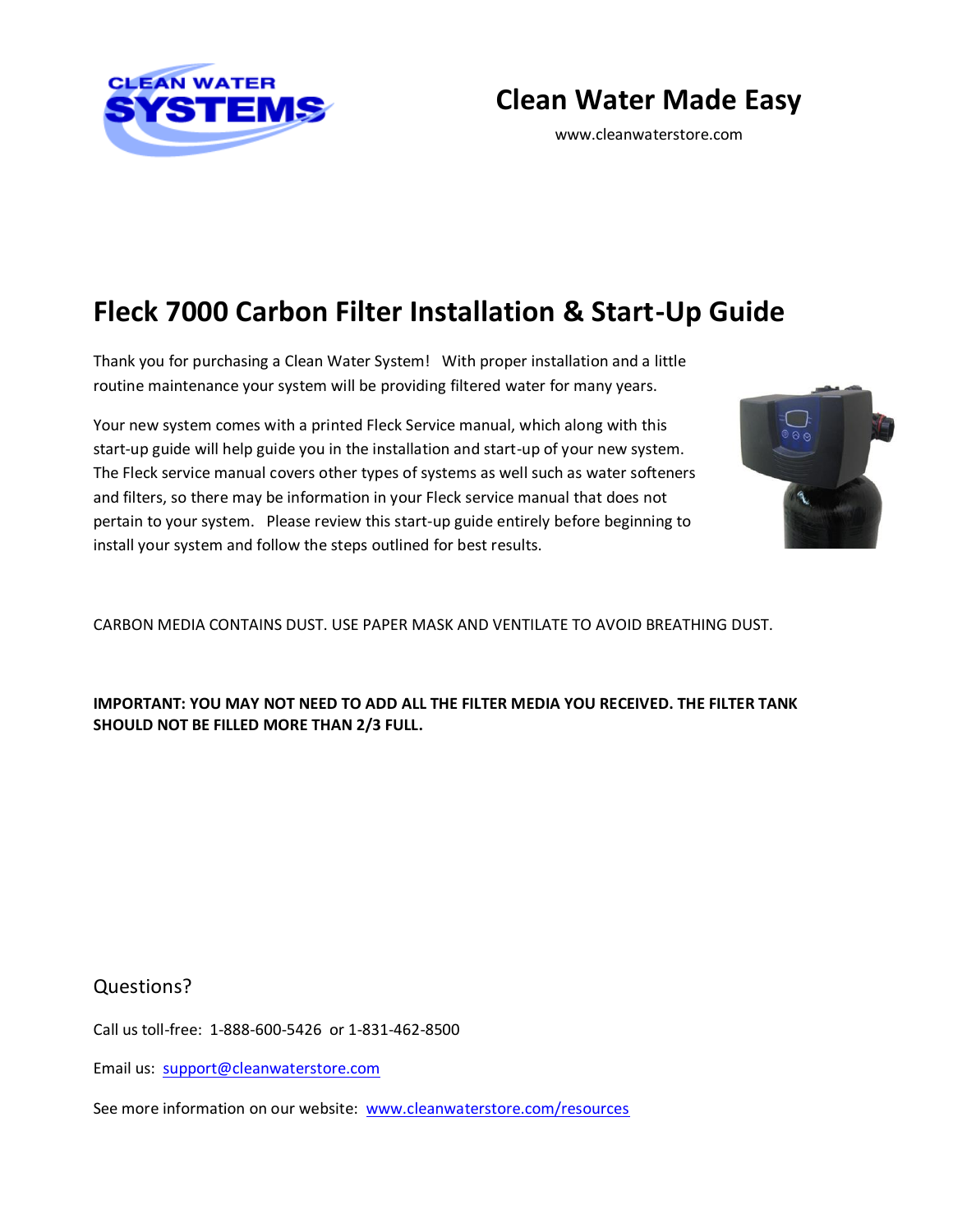

# **Clean Water Made Easy**

www.cleanwaterstore.com

### **Table of Contents**

| Fig 2 - Typical Carbon Filter Fleck 7000 piping installation with ball valve and hose bib after the |  |
|-----------------------------------------------------------------------------------------------------|--|
|                                                                                                     |  |
|                                                                                                     |  |
|                                                                                                     |  |
|                                                                                                     |  |
| How to Remove the Red Clips from Fleck 7000 Control Valves without Breaking Them  17                |  |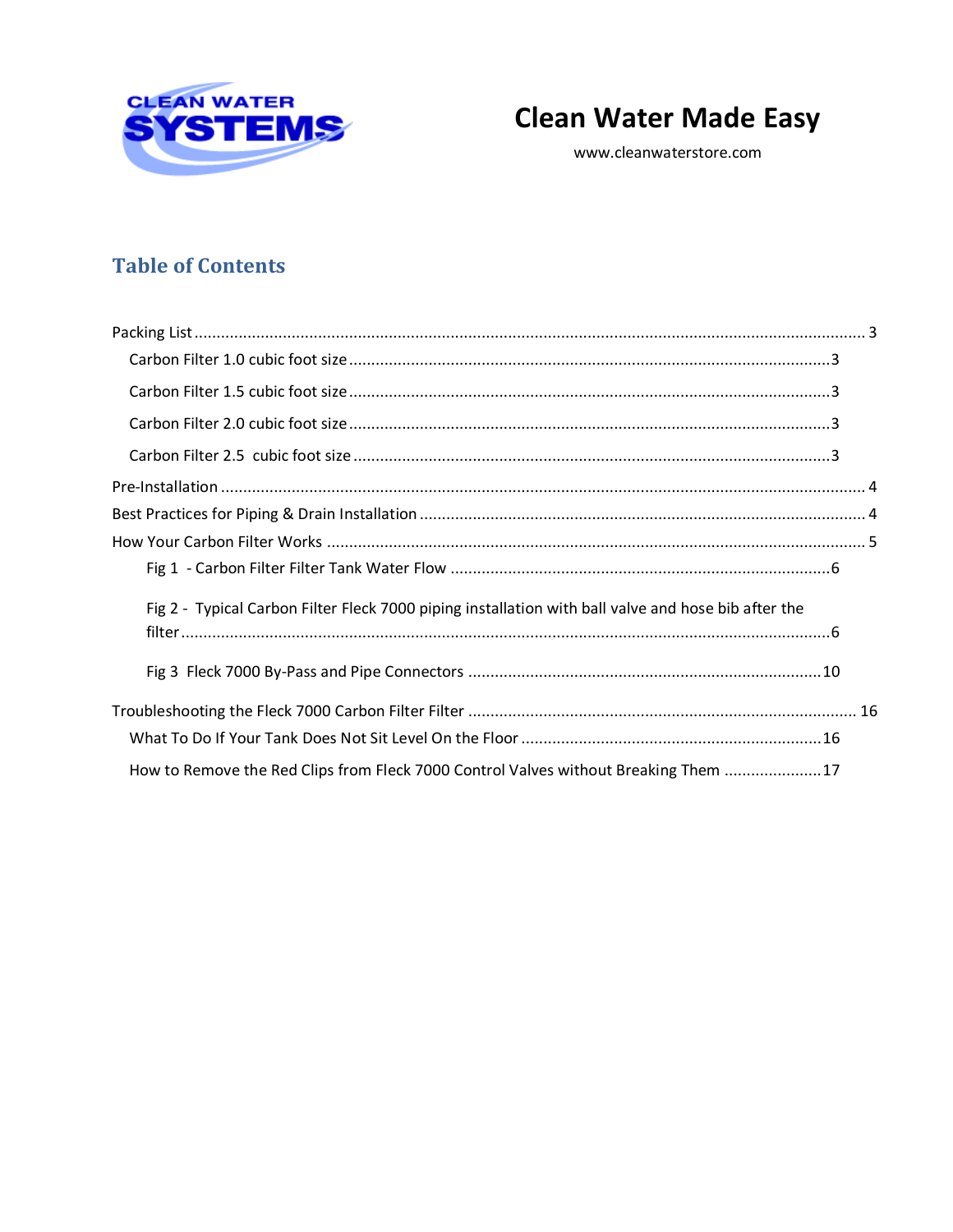#### <span id="page-2-0"></span>**Packing List**

#### <span id="page-2-1"></span>**Carbon Filter 1.0 cubic foot size**

Quantity 1 Fleck 7000 Backwash Control Valve with Bypass Assembly and Pipe connector kit (1"or ¾")\* Quantity 1 10" x 44" filter tank with distributor tube Blue media funnel for adding the Carbon media 12lbs. Filter gravel 1 cubic foot of Carbon media

#### <span id="page-2-2"></span>**Carbon Filter 1.5 cubic foot size**

Quantity 1 Fleck 7000 Backwash Control Valve with Bypass Assembly and Pipe connector kit (1"or ¾")\* Quantity 1 10" x 54" filter tank with distributor tube Blue media funnel for adding the Carbon media 16lbs. Filter gravel 1.5 cubic foot of Carbon media

#### <span id="page-2-3"></span>**Carbon Filter 2.0 cubic foot size**

Quantity 1 Fleck 7000 Backwash Control Valve with Bypass Assembly and Pipe connector kit (1"or 34")\* Quantity 1 12" x 52" filter tank with distributor tube Blue media funnel for adding the Carbon media 20lbs. Filter gravel 2.0 cubic foot of Carbon media

#### <span id="page-2-4"></span>**Carbon Filter 2.5 cubic foot size**

Quantity 1 Fleck 7000 Backwash Control Valve with Bypass Assembly and Pipe connector kit (1"or 34")\* Quantity 1 13" x 54" filter tank with distributor tube Blue media funnel for adding the Carbon media 35lbs. Filter gravel

**Page 3** WWW.cleanwaterstore.com Rev 120215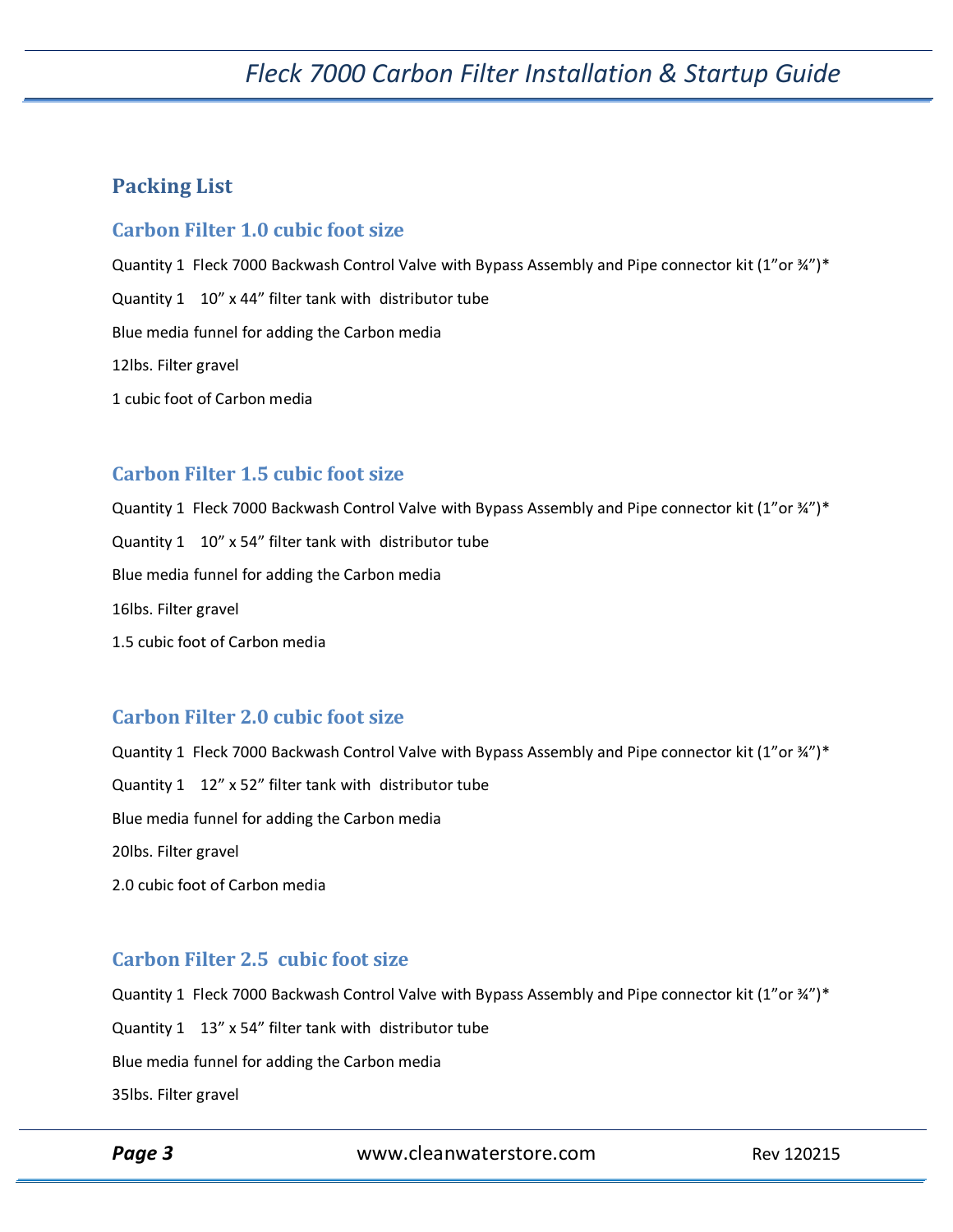- 2.5 cubic foot of Carbon media
- \* We include two extra red clips with the pipe connector kit.

#### <span id="page-3-0"></span>**Pre-Installation**

- 1. Review your packing list and make sure you have received all the parts before beginning installation.
- 2. If you are going to be turning off the water to the house and you have an electric water heater, shut off the power to the water heater before beginning installation in case water heater is accidentially drained.
- 3. Pick a suitable location for your filter system on a dry level spot where it won't be exposed to freezing temperatures. A minimum of 20 PSI is required. Maximum pressure is 90 PSI.
- 4. Get all of your plumbing parts together before beginning installation. Installation typically takes 3 to 5 hours. However after installation the Carbon Carbon Filter Filter must be allowed to run through a complete backwash and rinse cycle.
- 5. After the system is installed and running, your water may be discolored, or full of sediment or rust, particularly if this is older or corroded piping. Typically this clears up over a day or two.

#### <span id="page-3-1"></span>**Best Practices for Piping & Drain Installation**

- 1. See typical installation (see Fig 2). The Carbon Filter filter is installed after the pressure tank.
- 2. Make sure to follow to connect the in pipe to the Fleck 7000 inlet and the outlet to the outlet (see Fig 2). As you face the Fleck 7000 control from the front, the water enters on the right and exits on the left. From the back (see Fig 2) the water enters on the left. The inlet and outlet are attached to the bypass valve which is marked with arrows as well.
- 3. Make sure there is a working gate or ball valve before the Fleck 7000 Carbon Filter filter and also one after as shown in the diagram Fig 2. The pressure gauges are optional and perhaps not necessary but a hose bib (which is a faucet that you can attach a garden hose to) is strongly recommended after the Carbon Filter filter before the second ball valve. This makes it easy to rinse your new Carbon Filter filter on start-up and gives you a place to test the water before it enters your household plumbing.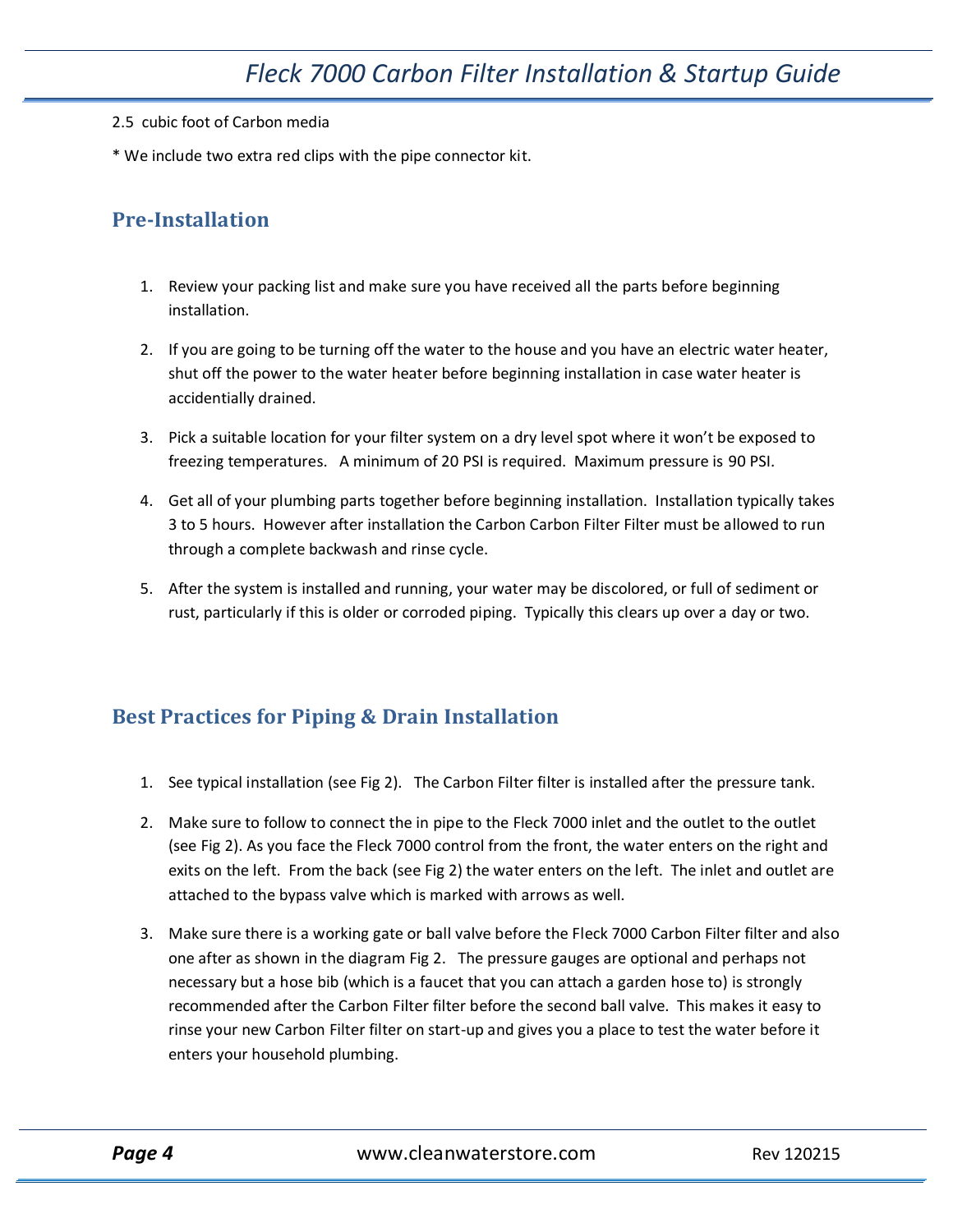- 4. If you will be using copper piping, do not sweat the copper pipe directly on to the Fleck 7000 control valve. Avoid heating up the Fleck 7000 control valve plastic with the torch.
- 5. If have copper pipe before the Carbon Filter and it is too difficult to change it, you may still experience some copper staining of fixtures and have a copper residual in the water, because of course this section of pipe will still have acidic water flowing through it. We recommend PEX or PVC pipe up to the Carbon Filter and then copper after it, if you have copper plumbing.
- 6. You do not need unions to install your Fleck 7000 control. If you need to remove it, the Fleck 7000 has quick-release couplings that make it easy to put the Carbon Carbon Filter filter on bypass and remove the filter system from the piping.
- 7. The drain line tubing (not supplied) is connected to a drain from the drain outlet using flexible ½" ID tubing. Note that the drain can run up above the Fleck 7000 control and into a drain, it does not have to drain down, as the filter backwashes under line pressure from your well pump. Most plumbing codes require an air-gap connection, so that if your sewer or septic tank backs up, it cannot cross connect with the drain tubing.

### <span id="page-4-0"></span>**How Your Carbon Filter Works**

See Fig 1. In your Carbon Filter the water enters the top of the tank (red arrows) and flows down through the media and up the distributor tube (blue arrows). The downflow type Carbon Filter removes sediment and can be backwashed, which cleans and re-classifies the Carbon, preventing channeling. During backwash, the water flow is reversed and water flows down the distributor tube and up through the media, lifting and expanding the Carbon media. During the backwash the Carbon is cleaned by the action of the water flowing through it.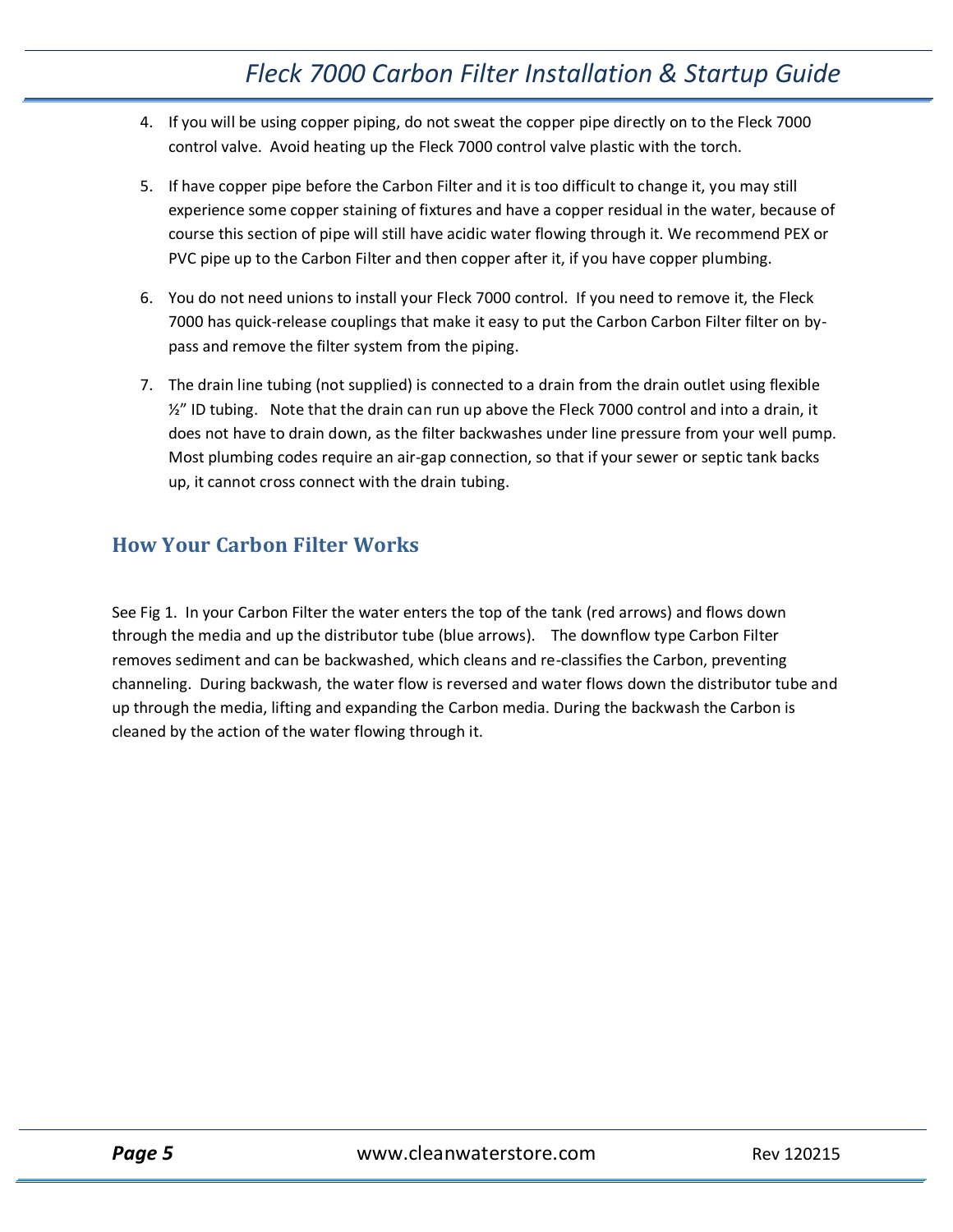<span id="page-5-0"></span>



<span id="page-5-1"></span>**Fig 2 - Typical Carbon Filter Fleck 7000 piping installation with ball valve and hose bib after the filter**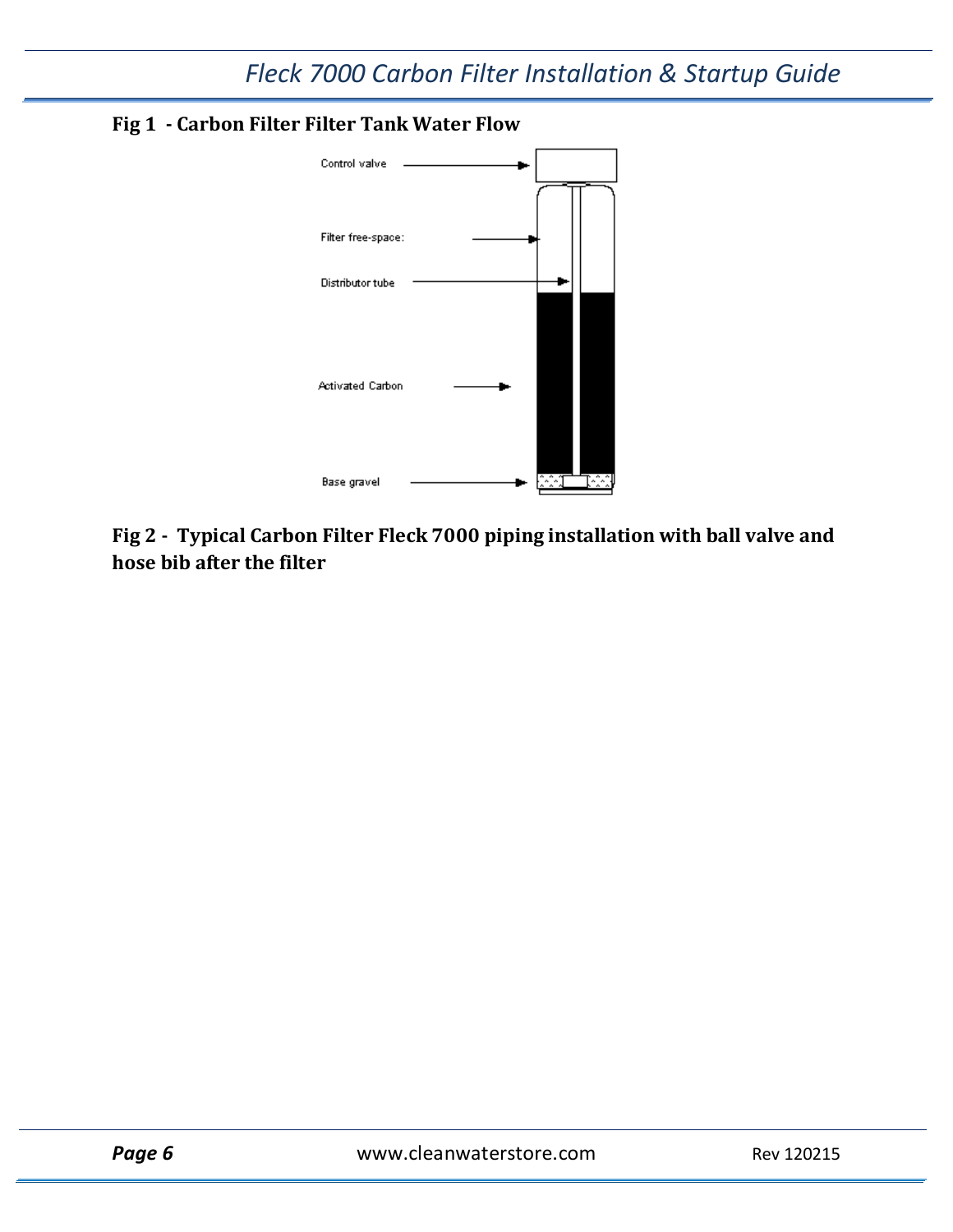

Auto Backwash Carbon Filter System for Chlorinated City Water Flow Diagram Not to scale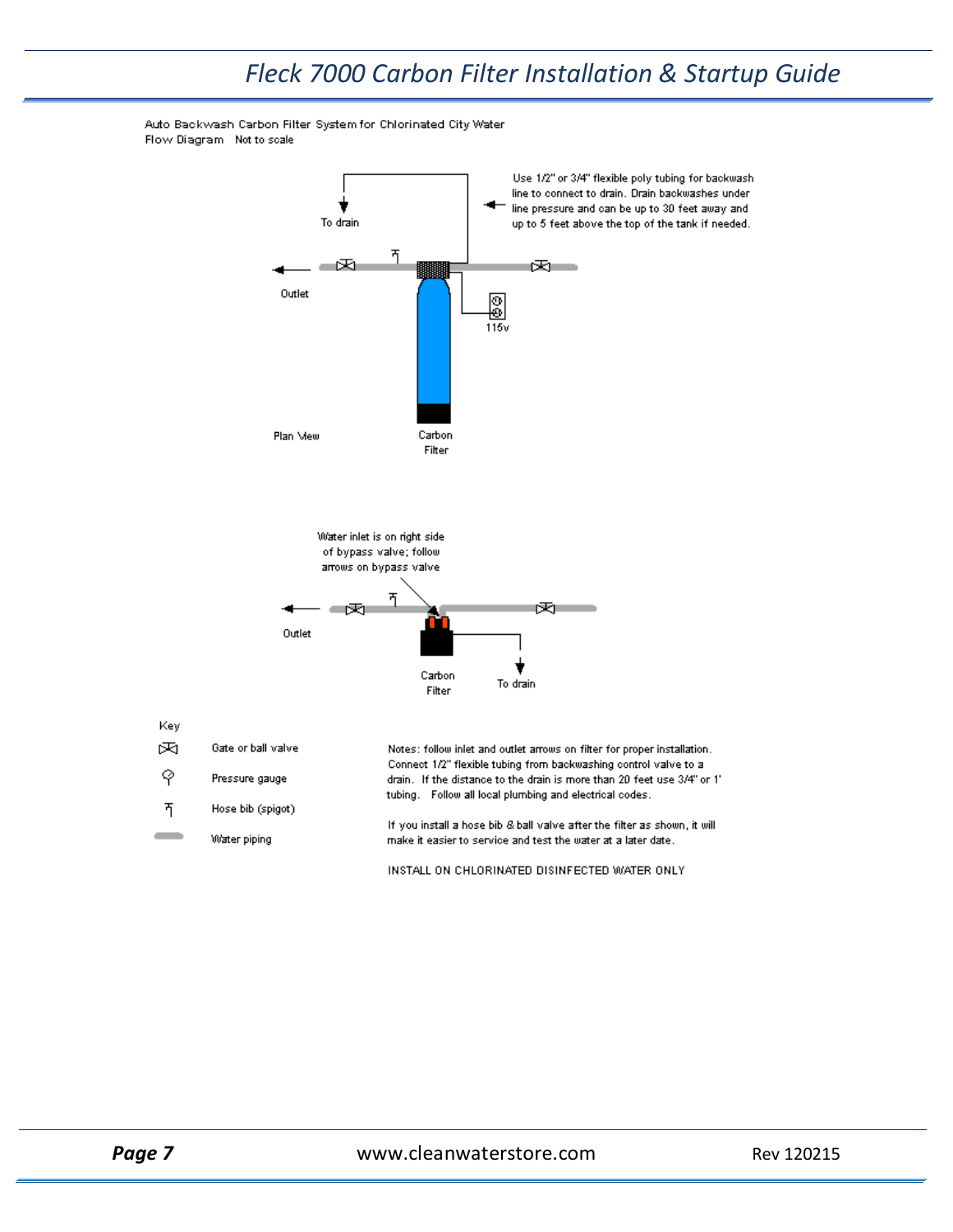Fig 3: Fleck 7000 from the rear showing the inlet and outlet end-connector fittings 1" or 1-1/4" NPT in Noryl plastic. Brass end-connectors are also available for connecting to copper tubing.



Fig 4 Fleck 7000 side view

### **Fleck 7000 Carbon Control Valve**

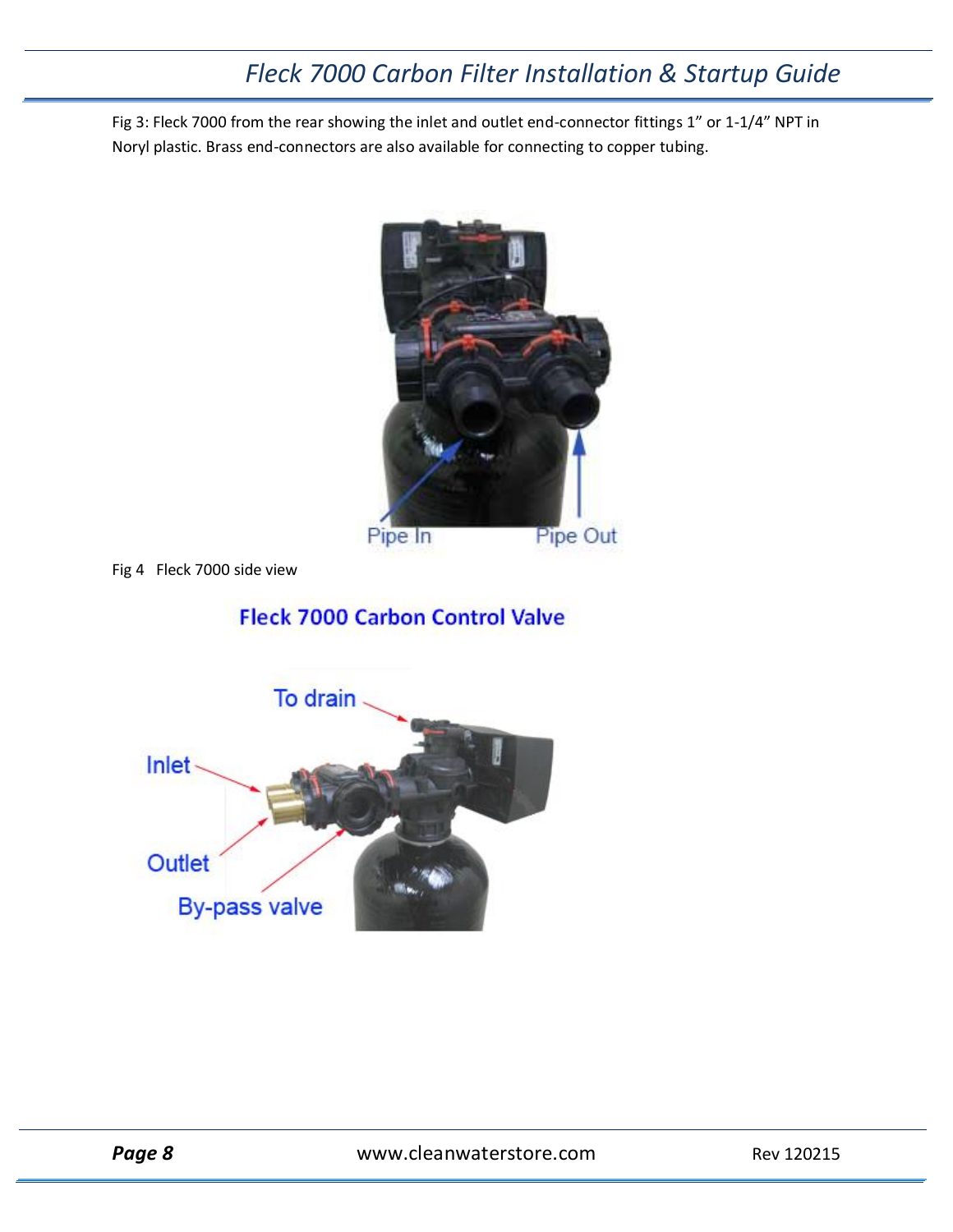#### **Assembly and Installation Instructions**

1. Unscrew by hand the entire Fleck 7000 control valve from top of tank if it was shipped screwed on. Place distributor tube in tank if not already inside tank. If not already done, make sure blue cap is on top of distributor tube, or wrap the top of distributor tube with electrical or duct tape. You do not want gravel or Carbon to go down the distributor tube.

Plug or tape top of distributor tube to prevent media from entering distributor tube when adding media. Remove when finished. **Temporary** 





- 2. Add the filter gravel that came with your order. You want the gravel to cover the bottom distributor screen before adding the Carbon media.
- 3. Next add Carbon media. The tank will be about 2/3rds full of media.
- 4. Remove cap or tape from top of distributor tube. Be careful not to pull up distributor tube when removing cap or tape.
- 5. If possible at this point, fill tank completely with water. This will allow the Carbon Filter media to settle and eliminate the need of "purging" the air out of the tank later.
- 6. Attach plastic top screen to the under-side of the Fleck 7000 control valve. It is a funnel-shaped plastic screen that snaps on to the control valve and prevents resin from being backwashed out to drain during the regeneration cycles.



**Page 9** www.cleanwaterstore.com Rev 120215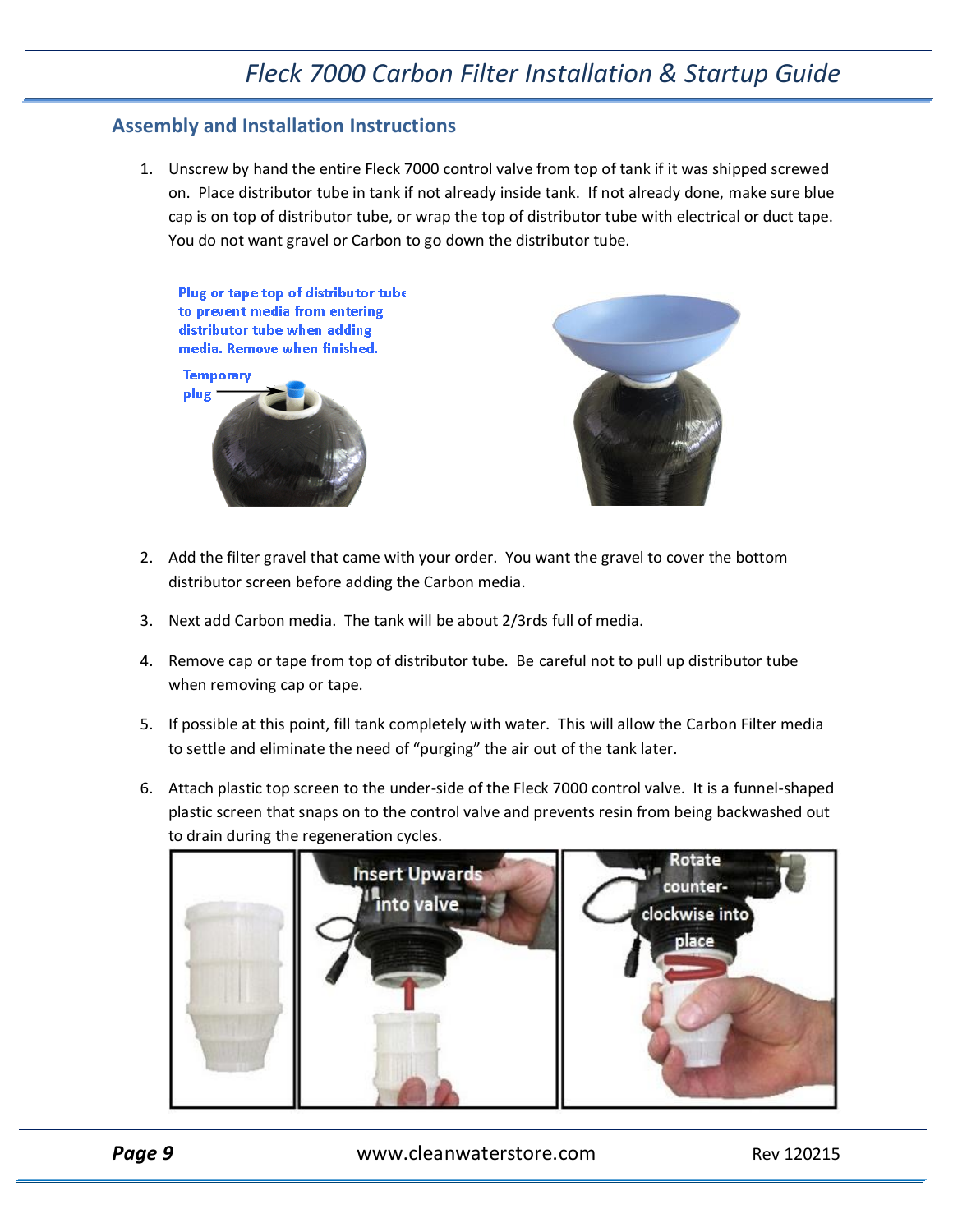- 7. Add a small amount of silicone grease or vegetable cooking oil to the tank threads and screw on Fleck 7000 control valve carefully. Do not use pipe-joint compound, Teflon tape, or Vaseline or other petroleum greases to lubricate tank threads.
- 8. See how the Fleck by-pass is connected. Note that Items 2 in Fig 3 below are the pipe connectors and the other end is what gets attached to the control valve. Items 3 are the red clips that hold the pipe connectors to the by-pass valve - we include two extra red clips with the pipe connector kit. **Your Fleck 7000 is usually shipped in the by-pass position.**

#### <span id="page-9-0"></span>**Fig 3 Fleck 7000 By-Pass and Pipe Connectors**



- 9. Lubricate the by-pass valve o-rings with some vegetable oil or silicone grease and connect the bypass assembly to the Fleck 7000 control by sliding the bypass valve firmly into the body of the Fleck 7000. Once bypass is in far enough, you will be able to insert the red connector clips.
- 10. Next lubricate the end-connectors (#2 in Fig 3) with some silicone grease or vegetable cooking oil and insert them into the bypass valve and then insert the red clips (#3).
- 11. Note that the Fleck 7000 is usually shipped in the bypass position. There is a bypass valve knob on both the inlet and the outlet (Fig 3 #1). You can easily tell if it is in bypass because the two holes on the bypass knob will be in the vertical position. If the valve is in the Service position (by which is the filtering position or 'in service' position) the holes will be in the horizontal position. Make sure both sides are in the by-pass position.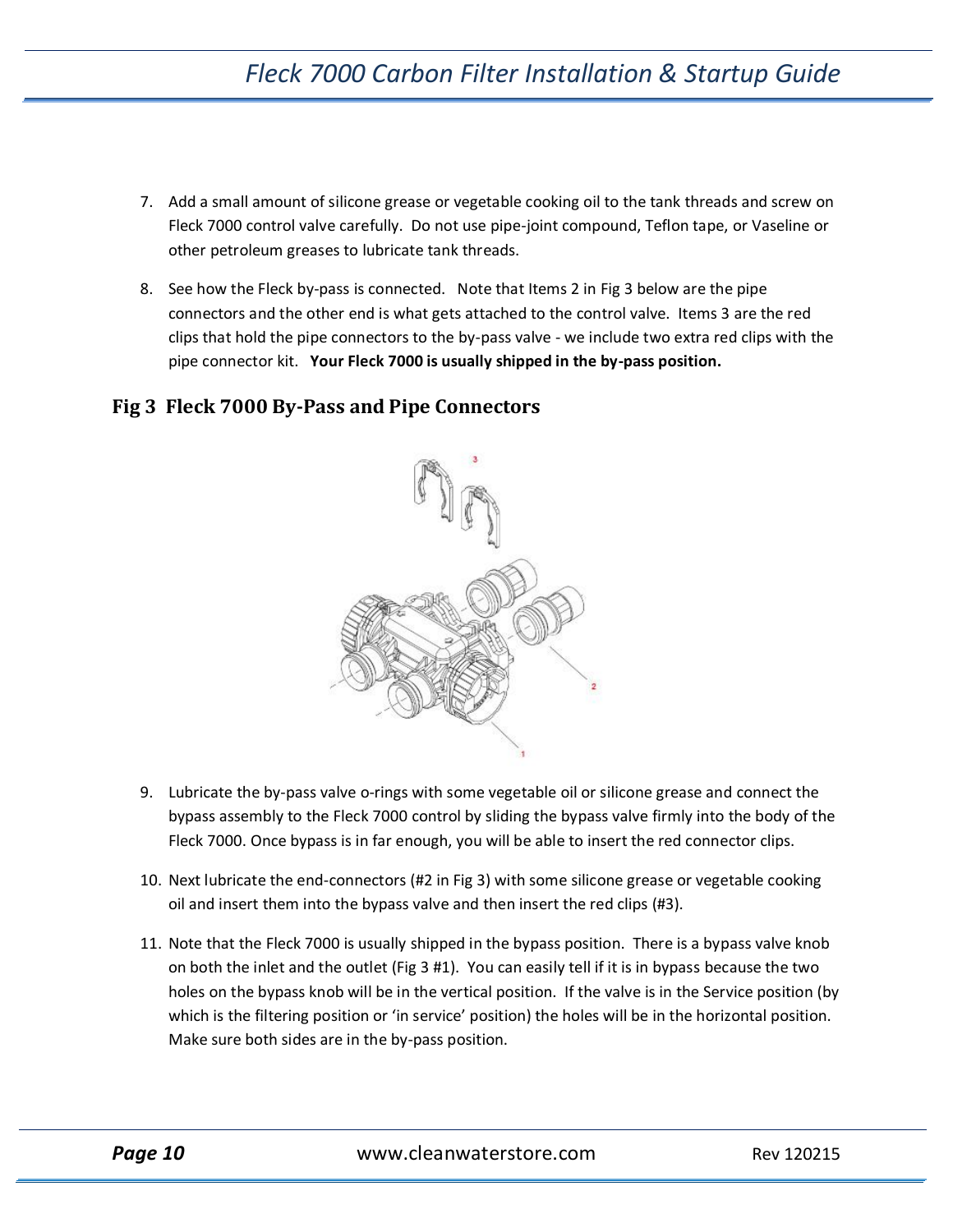- 12. Do NOT remove the red clips in order to put the bypass valve in either bypass or service, it is not necessary nor desired to remove the red clips on the bypass valve hand knobs (see Fig 3 item 1, which are the knobs you will turn to move the bypass valves).
- 13. Now install your water pipes to the Fleck 7000 bypass end connectors. Make sure inlet is installed to the 'In" pipe connector on the bypass valve and outlet is on the "Out" connector.
- 14. Connect some flexible tubing from the drain connection on the Fleck 7000 control valve to a suitable drain such as a septic tank or drain to a sewer. It is OK to run the drain line up and over the Fleck 7000 Carbon Filter up to 4 feet above the top of the tank. If the drain line will be more than 20 feet, use larger diameter tubing such as ¾" or 1". Note that it is desirable to be able to run the drain line into a bucket in order to test the backwash flow rate in the future. This is why hard piping the drain line is discouraged, however, if you do use hard PVC piping for the drain line, and you are able to remove the hard PVC drain piping and attach flexible tubing should you ever desire for testing purposes, it is OK to use rigid PVC pipe for the drain. Make sure the drain tubing is firmly clamped to the barbed fitting with a hose clamp to prevent leaks.
- 15. Plug in your Fleck 7000 control valve to an outlet. Your Carbon Filter 7000 control valve is already pre-programmed**\***. All you need to do is to set the time of day, and then set the number of days the Carbon Filter will run before it backwashes and regenerates automatically. The default number of days between back wash is seven. **\*If you purchased a metered 7000 valve, see page twelve for programming instructions.**
- 16. Press and hold either the Up or Down buttons until the programming icon replaces the service icon and the parameter display reads TD. Set the time of day by pressing the up or down arrows until it is the current time of day. When the desired time is set, press the Extra Cycle button to resume normal operation, or wait 5 seconds and the unit will return to normal operation if no button is pressed.
- 17. Hold down the up arrow and down arrow at the same time for 5 seconds. Set the number of days between backwashes, typically for 7 days. If your water is very clean (no sediment or iron) you can set the backwash frequency to as little as every 14 days but its best to leave it to backwash every 7 days.
- 18. Press the Extra Cycle button once. Set the time of the night that you want the Carbon Filter filter to backwash. The default time is 2:00 am. Adjust the time by pushing the up or down arrow if you want.
- 19. Now press the Extra Cycle button once more. You are done programming!
- 20. Now you are ready to turn on the water. Turn on the water and leave the Carbon Filter on bypass and check for leaks. Leave the ball valve after the Carbon Filter closed, so water is still off to the house, but connect a garden hose and open up the hose bib after the Carbon Filter and allow the water to run for several minutes. This important step clears out any foreign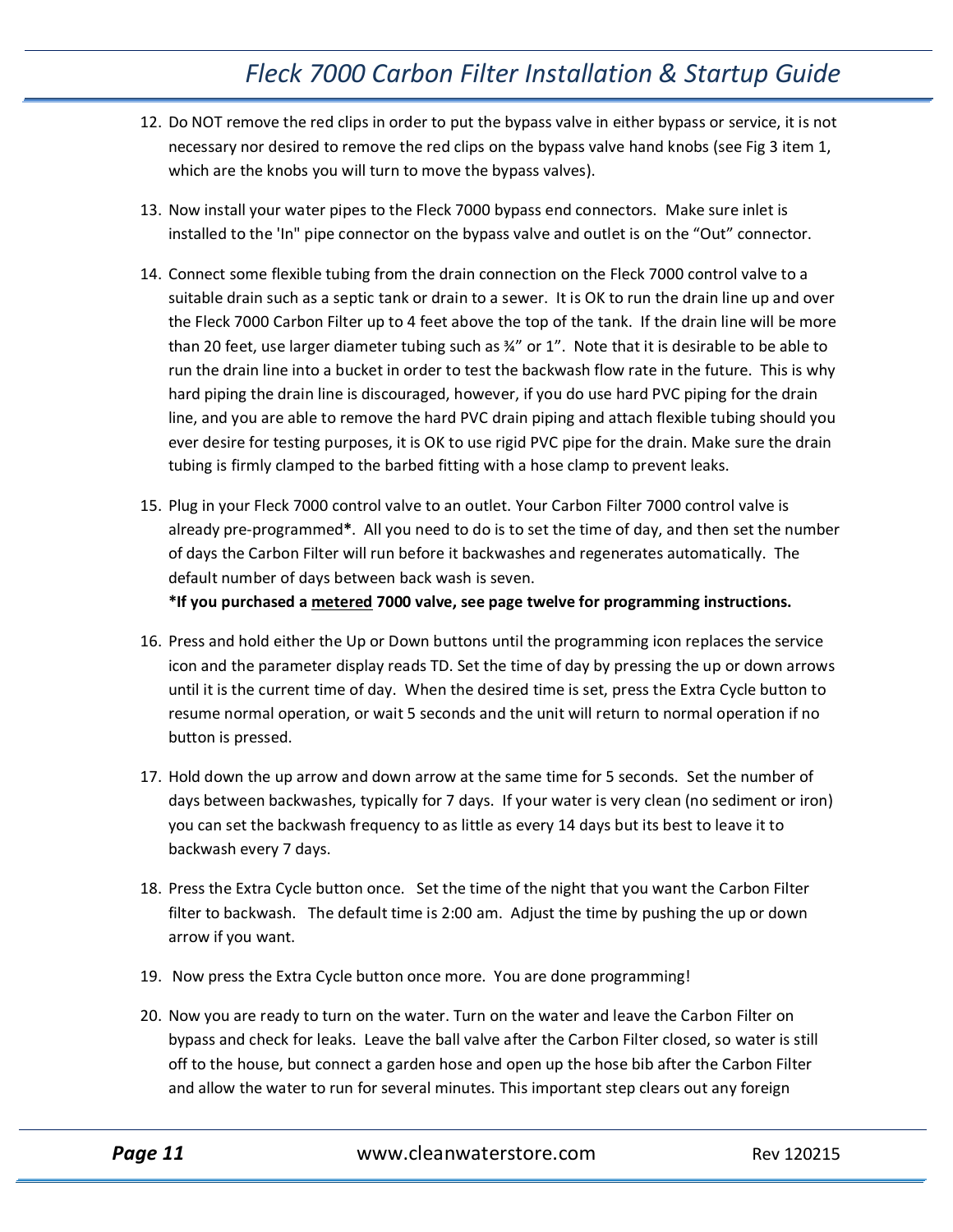material that may be in the pipes from the piping installation. If you do not have a valve installed after the Carbon Filter and you do not have a hose bib, you will need to turn the water on inside the house to let the water run. Use a bathtub or laundry sink or other fixture that does not have an aerator screen.

- 21. Press the Extra Cycle button for a second or two which will start a manual backwash.
- 22. Now you can slowly turn the bypass valve to the service position. You do NOT remove the red clips on the bypass knobs in order to turn the bypass valves from the bypass to the service position. First open the Inlet Side of the bypass valve. Second slowly open the Outlet Side of the bypass until it is in the full service position. The Fleck 7000 bypass valve knobs are a little stiff, so you can use a screw driver placed in the holes to turn the knobs. Make sure you are turning the bypass valve knobs in the correct direction which is counter-clockwise as you face the bypass valve knobs.
- 23. There should be no Carbon media coming out of the drain line, but the water will be gray or dirty looking. At this point the Carbon Filter will be in a backwash cycle. The backwash takes 10 minutes. If the water slows down or stops during the first 10 minutes of backwash, press the Extra Cycle to move the Fleck 7000 control to the next cycle, the Rinse cycle. Then repeat the backwash and rinse after the rinse cycle is done, by pressing the Extra Cycle again. If you have high water pressure you may need to turn on the water slowly to the Carbon Filter at first to prevent some Carbon fines from coming out the backwash. However it is normal for some small amount of fines to come out during the backwash, although you do not want to see a large amount of media coming out, which would mean you have very high water pressure, or the drain flow for the Fleck 7000 is missing.
- 24. If possible verify that the backwash flow is 5 gallons per minute, which is the recommended backwash flow rate for 1.0 and 1.5 cubic foot models. If you have a 2.5 cubic foot Carbon Filter it should be backwashing at 10 gallons per minute. You can easily run the drain hose to a bucket and using a watch verify the flow rate in gallons per minute. An adequate backwash is critical to properly clean the Carbon media and prevent it from cementing together.
- 25. The next cycle is the Rinse cycle and this also runs for 10 minutes.
- 26. After the Carbon Filter has gone through the backwash and rinse, press the Extra Cycle button and repeat the backwash and rinse. This is the same procedure that needs to be done each time you add Carbon media in the future, that is, the Carbon media must be thoroughly backwashed and rinsed.
- 27. Refer to your Fleck 7000 service manual for more information about how your control valve is programmed if desired.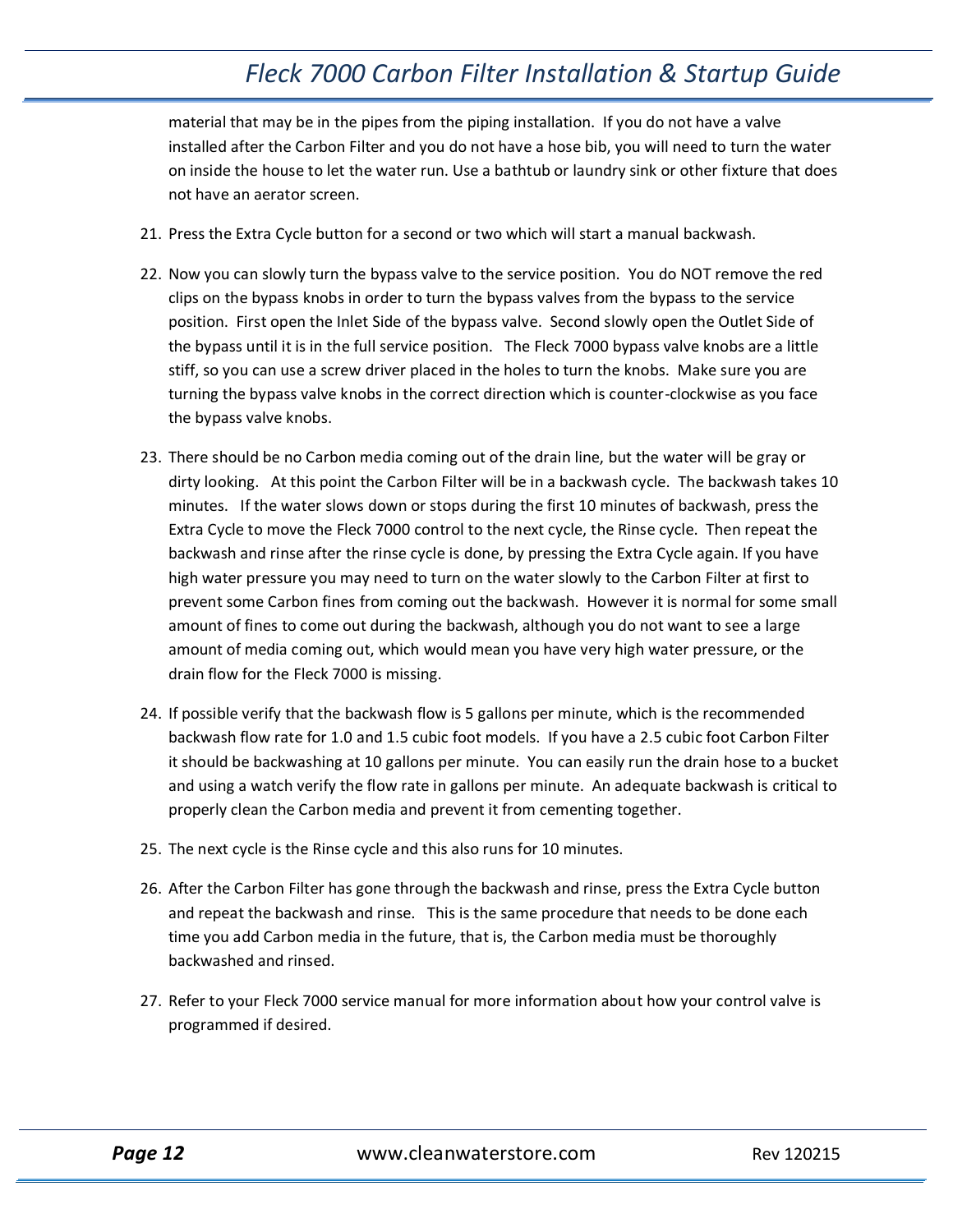# **Fleck 7000 Metered Flow Sensor Filter System Programming Guide**

**This is for Fleck 7000 backwash filters that have are equipped with the optional built-in flow sensor only.** There are two types of programming, standard USER PROGRAMMING, where you can set the time of day and gallons of water used and/or days between backwashes. The second type is MASTER PROGRAMMING where you can set the length of the backwash and rinse cycles, and make sure the control is set to the correct settings for your type of Carbon filter:

### **User Programming**

You can go into User Programming and make adjustments if you want to the flow meter setting or Day Override setting. Use the User Programming to avoid having to go through the Master Programming for quick changes to these settings below:

- 1. Press the Up and Down buttons for five seconds while in service, and the time of day is NOT set to 12:01 PM.
- 2. **Day Override (Display Code DO): Set to 1 to 14** based on your particular filter system requirements. Use the Up or Down arrows to change the setting. This is the critical setting that allows your filter to backwash every fixed number of days. See your Installation and Start-up Guide for more information or contact us for suggestions for this setting. Press the Extra Cycle button.
- 3. **Regeneration Time (Display Code RT): Set to 2:00 am** generally or sometime when no water is being used, and no other filter or softener is likely to be in a regeneration cycle. Press the Extra Cycle button.
- 4. **Feed Water Hardness:** Use this setting to adjust the feed water hardness. Set for 20 for most applications. Press the Extra Cycle button. Note that actual 'Feed Water Hardness" is irrelevant to filter systems, since no hardness is being removed.
- 5. Press the Extra Cycle button to end User Programming Mode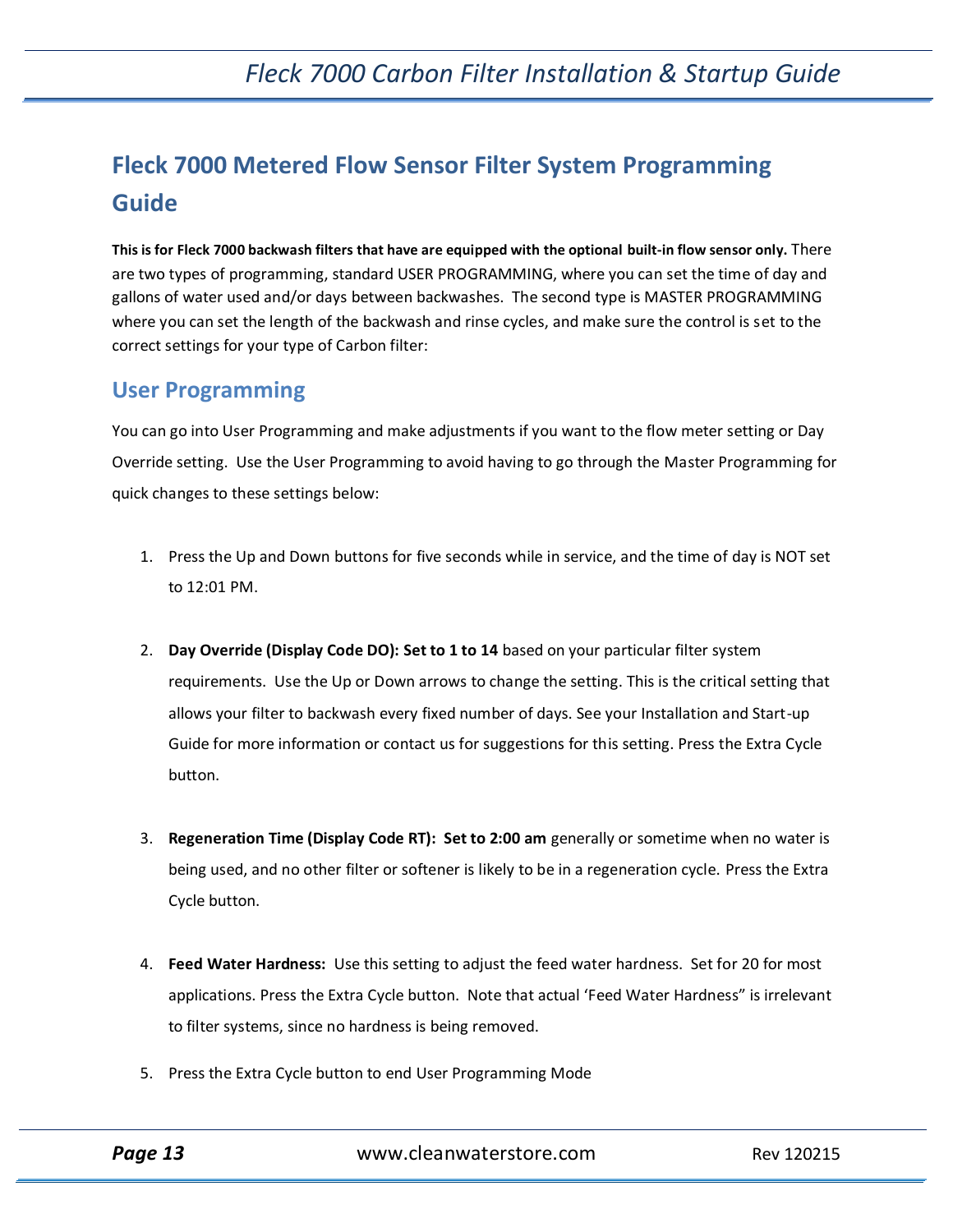#### **Master Programming Mode (for Flow Sensor type)**

**Perform a Master Reset:** Unplug the Fleck 7000 from the electrical wall outlet. Hold the Extra Cycle button while plugging in and powering up the unit. This resets all of the parameters in the unit.

**Enter Master Programming Mode:** Set the Time of Day display to **12:01 P.M.** Press the Extra Cycle button (to exit Setting Time of Day mode). Then press and hold the Up and Down buttons together until the programming icon replaces the service icon and the Display Format screen appears.

Note, that when the Master Programming Mode is entered, all available option setting displays may be viewed and set as needed. Depending on current option settings, some parameters cannot be viewed.

- **1. Display Format (Display Code DF): Set display to GAL** (stands for U.S. Gallons), or change to Liters or Cubic Meters if out of the U.S. Press the Extra Cycle button to go to the next step.
- 2. **Valve Type (Display code VT): Set to DF2b.** This means it is set for standard Down-flow mode, similar to a water softener so we can take advantage of the flow meter in this Fleck 7000 5-cycle valve, but we won't be using all the 5 cycles that the water softeners use. Press the Extra Cycle button to go to the next step.
- 3. **Control Type (Display Code CT): Set to Fd. This is the Meter Delayed option.** This tells the Fleck 7000 control to meter or keep track of the amount of water used, but then wait until the pre-set regeneration (backwash and rinse cycles) time, typically in the middle of the night. Press the Extra Cycle button.
- 4. **Unit Capacity (Display Code C): Set to 30.** Use this display to set the Unit Capacity. This setting specifies the treatment capacity of the unit. Since we are not using this for softening, where the capacity of the softening resin can be accurately defined, 30 is a number we can start with. This can be set higher or lower later which will allow the meter to backwash more or less frequently based on the capacity. Press the Extra Cycle button.
- 5. **Feed water Hardness (Display Code H): Set to 10 to 20**. This is the feed water hardness that allows the meter to calculate the number of gallons between backwashes. It is a little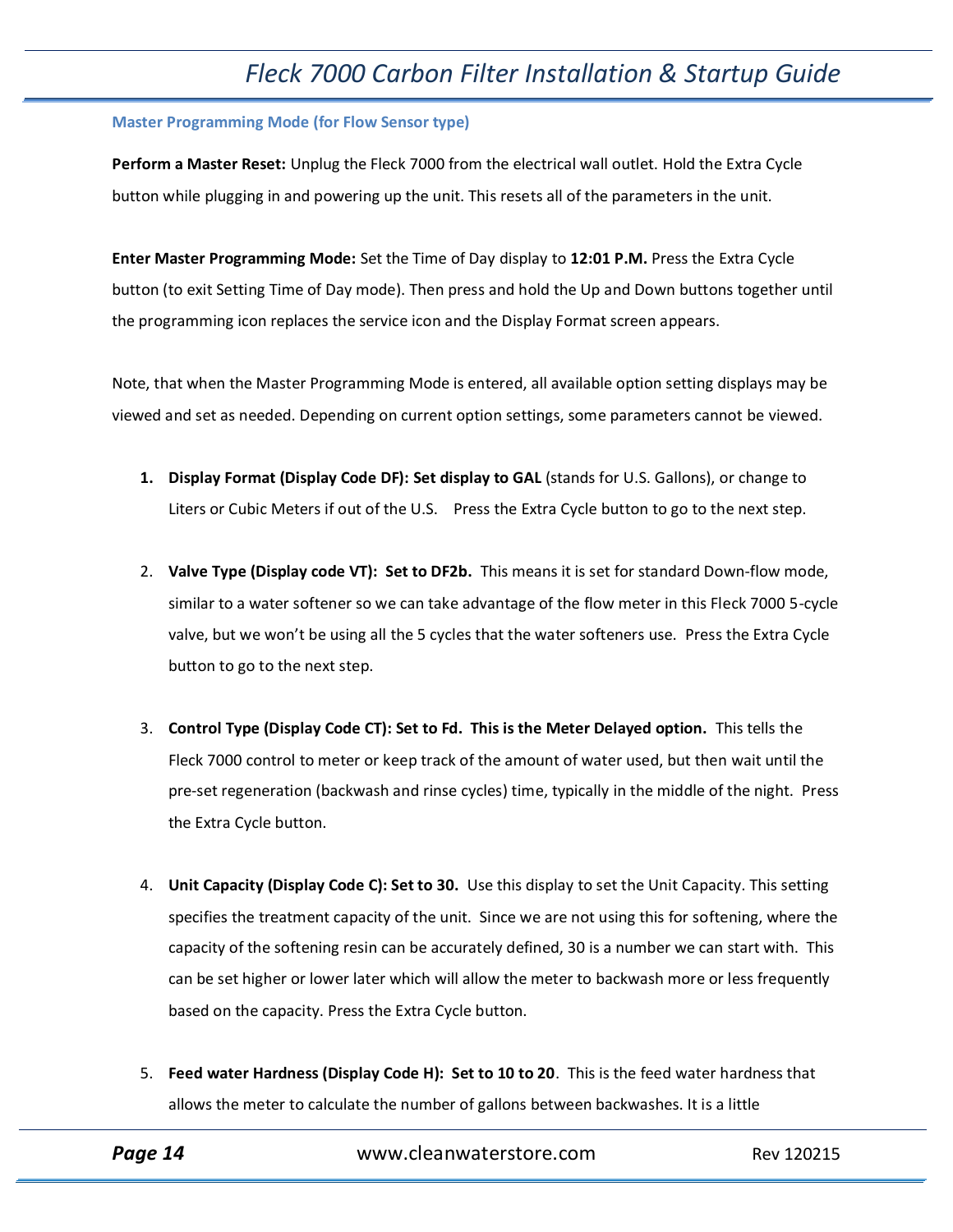meaningless for filter valves, and is designed for water softeners which remove calcium hardness in grains per gallons. However, if you set it to 20, to start with, you will later see the number of gallons between cycles when you are finished programming based on your size of system. It is not that critical, because you want the filter to backwash once a week or every few days based on the type of filter system you have, by setting the Day Over-Ride.

- 6. **Reserve Selection (Display Code RS): Set to SF.** It is not relevant to filter control valves.
- 7. **Safety Factory (Display Code SF):** Set to 0.
- 8. **Day Override (Display Code DO): Set to 1 to 14** based on your particular filter system requirements. Use the Up or Down arrows to change the setting. This is the critical setting that allows your filter to backwash every fixed number of days. See your Installation and Start-up Guide for more information or contact us for suggestions for this setting. Press the Extra Cycle button.
- 9. **Regeneration Time: (Display Code RT): Set to 2:00 am** generally or sometime when no water is being used, and no other filter or softener is likely to be in a regeneration cycle. Press the Extra Cycle button.
- 10. **Regeneration Cycle Step Times:** Use this display to set the various minutes of each cycle. Some of the cycles will be set to 0. **Do not set any of the cycles to Off**. Use the Up or Down arrows to change the setting to the desired setting. Press the Extra Cycle button to accept the setting and move to the next parameter.
	- a. **B1 – Backwash: Set to 8 to 10 minutes.**
	- b. **BD - Brine Draw: Set to 0.**
	- c. **B2 - 2 nd Backwash: Set to 0 for most applications.**
	- d. **RR Rapid Rinse: Set to 6 to 8 minutes**
	- e. **BF - Brine Fill: Set to 0.**
	- f. **SV - Service (meaning it is in Service or filtering mode) no setting is needed for this.**  Press the Extra Cycle button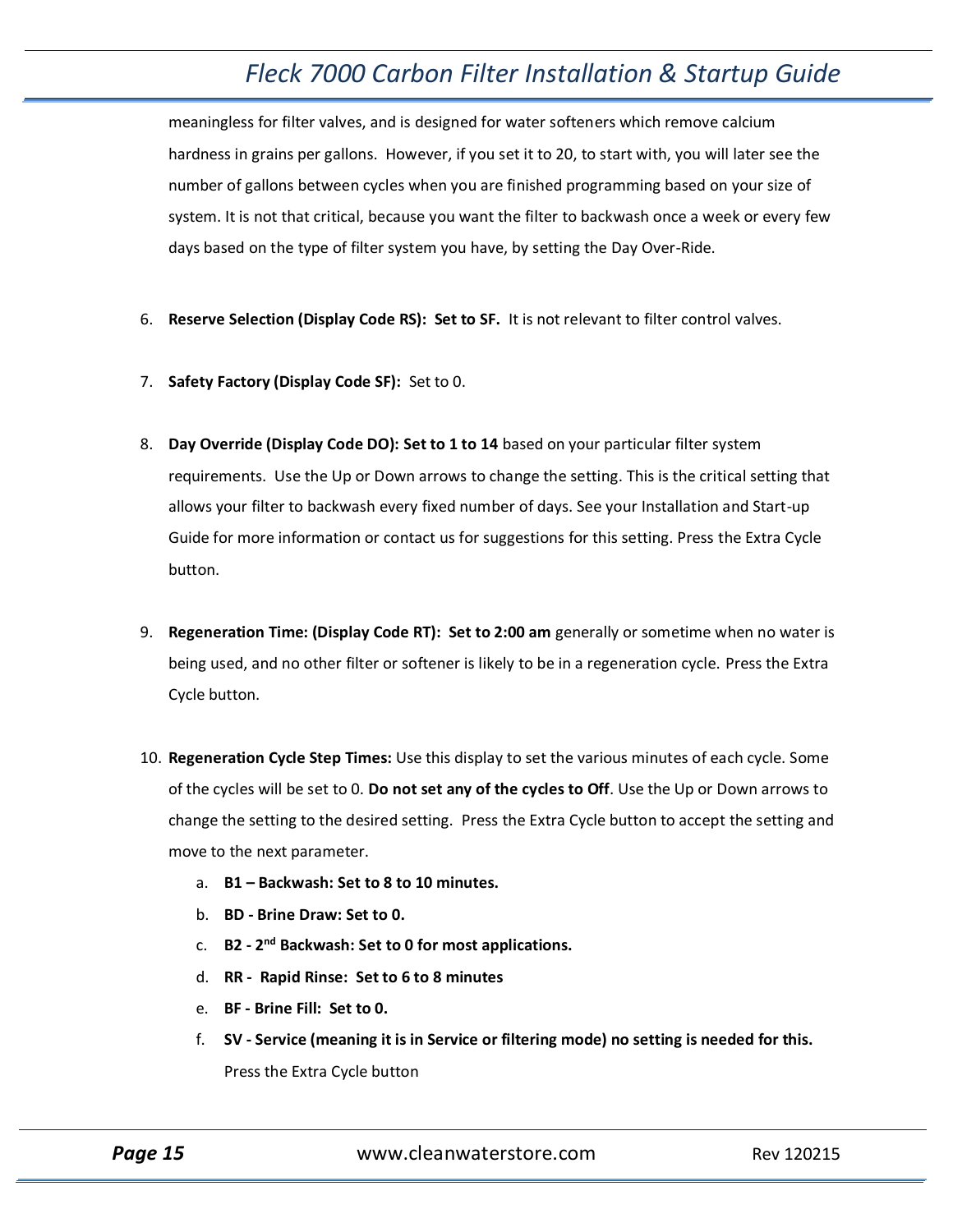- **11. Flow Meter Type (Display Code FM):** Set to t1.2 (this is standard Fleck 7000 meter). Press the Extra Cycle button.
- 12. Press the Extra Cycle button to save all settings and exit Master Programming Mode. Note that the control valve may take several minutes to re-home and re-set after the Master Programming steps, do not unplug the control during this process.

### <span id="page-15-0"></span>**Troubleshooting the Fleck 7000 Carbon Filter Filter**

One problem that may occur is if you do not have enough backwash flow rate to properly clean the Carbon filter. You can verify the backwash flow rate by running the drain line into a bucket and timing it when the Fleck 7000 is in Cycle 1 or backwash. A 1.0 or 1.5 cubic foot system should have 5 gallons per minute and a 2.5 cubic foot system should have 10 gallons per minute of backwash.

In some cases, the Fleck 7000 may not be programmed correctly. See the Fleck 7000 service manual for instructions on how to access the master programming.

#### <span id="page-15-1"></span>**What To Do If Your Tank Does Not Sit Level On the Floor**

Your black filter tank base is not glued to the bottom of your tank. Occasionally the tank bases will become crooked during shipment.

If you find that that the tank is not level on the floor, you can easily adjust it by holding the empty tank and rapping it on a concrete or solid floor once or twice in order to level it.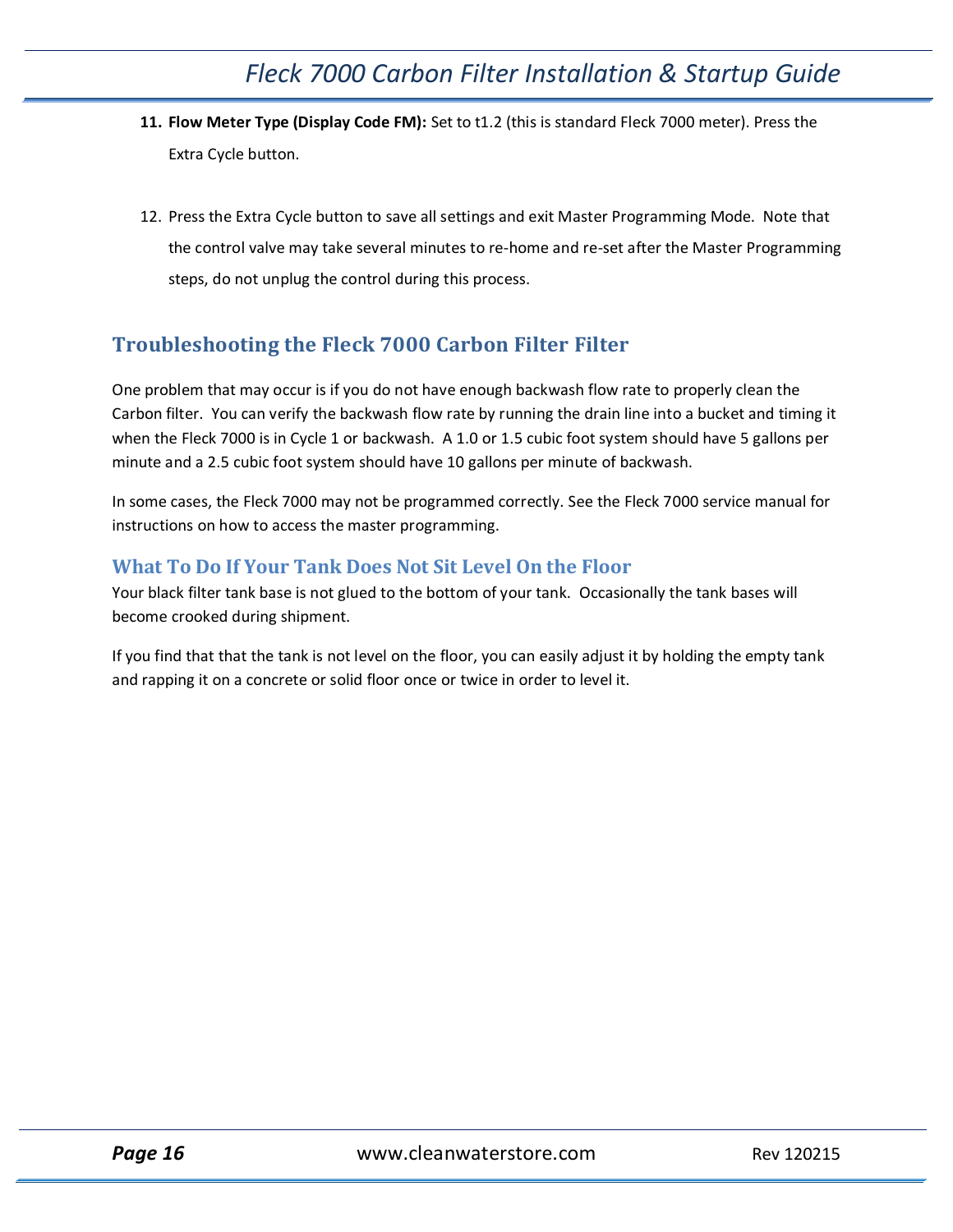### <span id="page-16-0"></span>**How to Remove the Red Clips from Fleck 7000 Control Valves without Breaking Them**

The Fleck 7000 is a great programmable control valve that lasts many years. While it is easy to install and program, reading this guide prior to installation can save you some time when removing the red clips.

What happens is, when the water is first turned on and the control valve comes up to line pressure, the bypass valve and pipe connectors push out or push apart slightly and lock in the red clips. When the water is turned off, and even if there is no water pressure, it's impossible to remove the jammed in clips, without great difficulty, and eventually most customers end up breaking them to get them out.

**Step 1:** Turn off water to the Fleck 7000 and relieve the water pressure by opening up a faucet in the house. You can also put the Fleck 7000 on bypass, by turning the bypass valves to bypass. **Either way, the 7000 control valve must be depressurized before removing the red clips.**



**Step 2:** At that point they can practically be removed with your fingertips, although a small flat head screw driver or needle nose pliers works best to pull out the red clips.